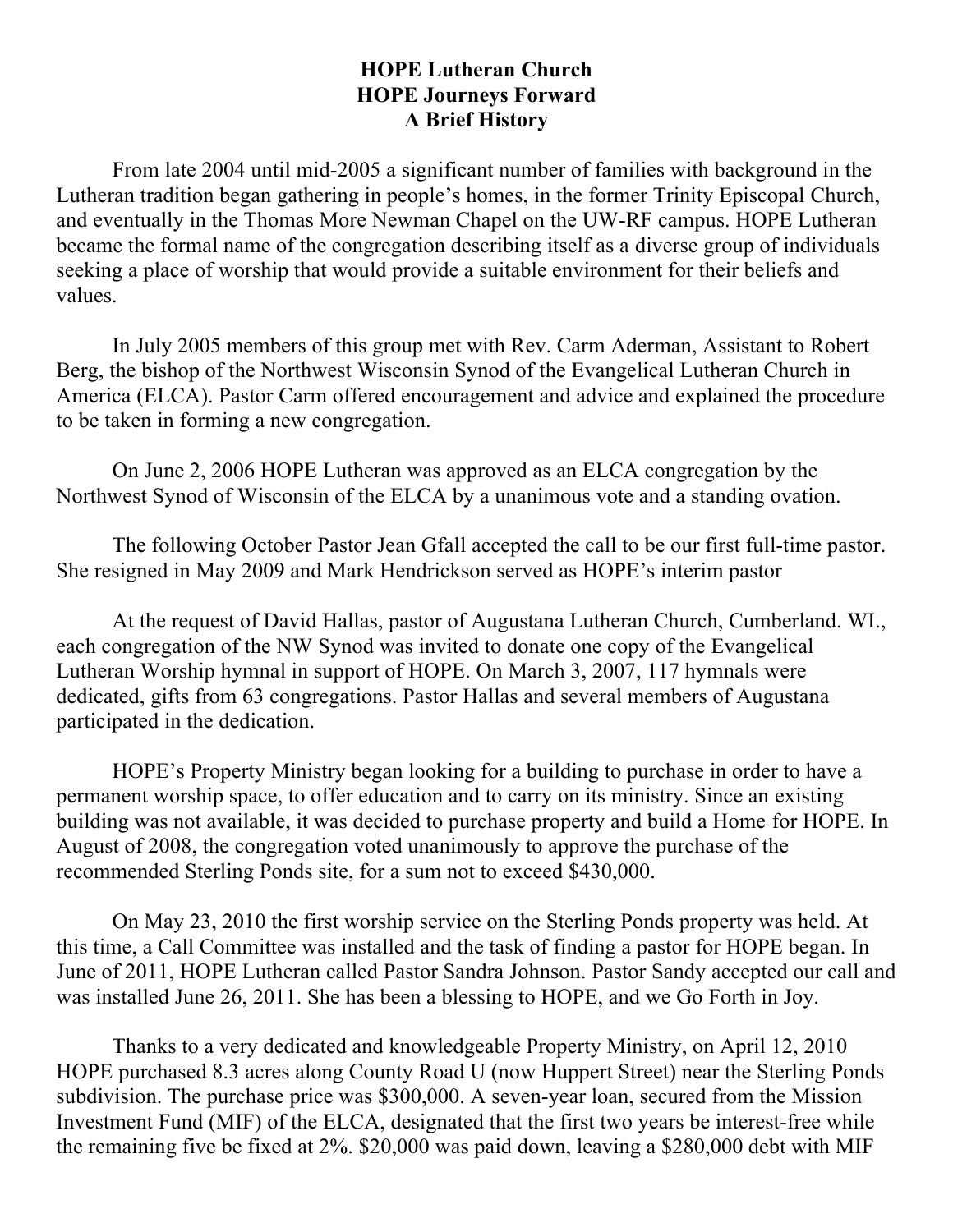that was to mature in 2017. This loan, based on recommendations from the ELCA Stewardship Key Leaders, was concluded two years ahead of schedule because of the diligence and generosity of Hope members. The burning of the mortgage took place January 15, 2015.

## **A Home for HOPE**

*A field. A congregation. One is a home to plants and wildlife, and one is a home to faith and community. This congregation has been that faith home for many years, but HOPE has never had a place to call its own. This field can be our home. It is bare now, but it eagerly waits for new life to be grown there. New plants, new faith, new faces, new joys. Just as the field will give us a home, this congregation will bring new life to the field, to River Falls and to the world beyond. It will be a home for faith built upon thirsty soil. This field will grow in beauty and this congregation will grow in mission. All it needs is a little hope.* (Written by HOPE members Lindsay and Keith Getschel)

In 2014, a three-year fundraising campaign called "A Home for HOPE," enabled us to commit to building a new church on our beautiful field at Sterling Ponds. Kick off for the \$300,000 campaign was September 14 of that year with Commitment Sunday being celebrated on October 10. Once again, HOPE's generous congregation met the goal with pledges exceeding \$300,000. The anticipated building cost was estimated at \$1,200,000 with financing by the ELCA Mission Investment Fund. Eventually a loan for \$900,000 was approved and a construction budget of \$950,000 was initiated.

Meanwhile, the ever diligent Property Ministry had been working with the Peterson Design Studio to design an efficient plan in phases for our church building. Derrick Construction was selected as the general contractor. Groundbreaking occurred on September 29, 2015, and preparation for construction began immediately. The building was completed in February 2016 with much of the interior work done by HOPE's volunteers. New friends were made and relationships strengthened while the group transformed cement floors and drywall into a beautiful sanctuary. Volunteers continue joyfully to share their landscaping, gardening and cement working skills as we beautify

The first gathering of the congregation in our new home was a Lenten soup supper and service on March 2, 2016, and the first Sunday morning worship service was March 6. The congregation celebrated a jubilant Easter with a record attendance of 198.

May 7, 2016 marked ten years since HOPE became a chartered congregation of the ELCA. Joyful worship, HOPE's Got Talent and a potluck meal made for a wonderful gathering.

The dedication of HOPE Lutheran on June 26 will begin with a time of worship. Many members of the congregation will be a part of this service; musicians, readers, prayers, ushers and acolytes will all help make our time of worship a special celebration. Guests from the Mission Investment Fund, the Northwest Synod of Wisconsin, Derrick Construction, Peterson Design and local friends and family are invited to make the celebration even more complete.